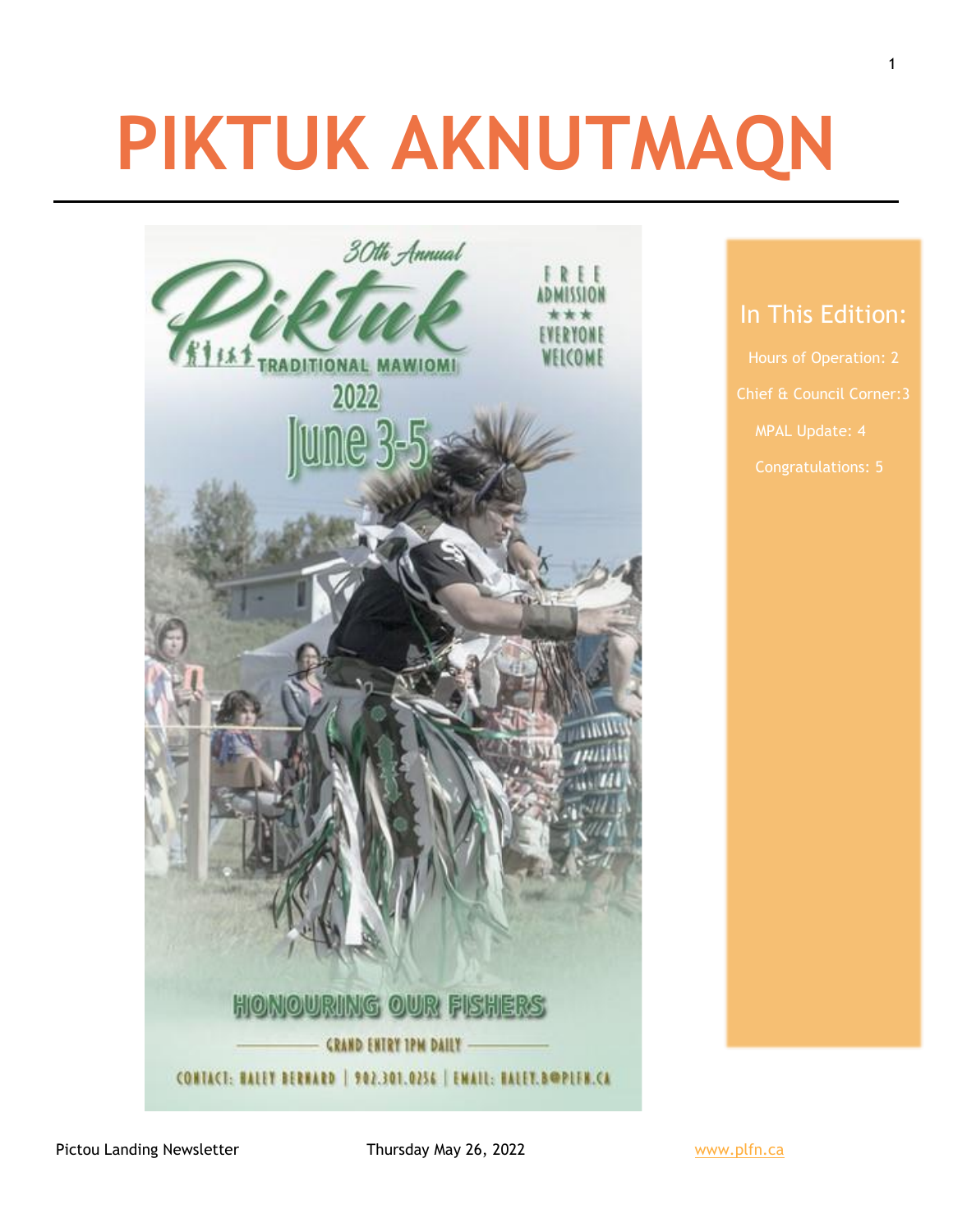

2

÷



| <b>Band Office Hours</b>                                                                              | <b>Health Centre Hours</b>                                                                            | <b>Garbage Day</b>                                                                                                           | <b>Chief &amp; Council</b><br><b>Meetings</b>                                                                                                                                                                                    |
|-------------------------------------------------------------------------------------------------------|-------------------------------------------------------------------------------------------------------|------------------------------------------------------------------------------------------------------------------------------|----------------------------------------------------------------------------------------------------------------------------------------------------------------------------------------------------------------------------------|
| Monday - Thursday<br>$9:00$ am - 4:00 pm<br>Friday<br>$9:00$ am - $3:00$ pm<br>Closed for lunch hour. | Monday - Thursday<br>$9:00$ am - 4:00 pm<br>Friday<br>$9:00$ am - $3:00$ pm<br>Closed for lunch hour. | Collection is every<br>second Tuesday<br><b>Next Collection Date</b><br>is:<br>Tuesday May 31, 2022<br>Tuesday June 14, 2022 | The next Chief &<br>Council meeting is<br>Thursday June 7,<br>2022.<br>To submit a letter or<br>request please email<br>janet@plfn.ca or<br>webmaster@plfn.ca or<br>you can drop off at<br>the front desk of the<br>Band Office. |
|                                                                                                       |                                                                                                       |                                                                                                                              |                                                                                                                                                                                                                                  |
| <b>VCM Hours</b>                                                                                      | <b>Wolf Den Hours</b>                                                                                 | <b>Pictou Landing Pantry</b><br><b>Hours</b>                                                                                 | <b>Fisheries Hours</b>                                                                                                                                                                                                           |
| Monday - Friday<br>$7:00$ am - 11:00 pm<br>Saturday- Sunday<br>$9:00$ am - 11:00 pm                   | Open 7 days a week<br>9:00 am - Midnight                                                              | Tuesday<br>1:00 pm $-3:00$ pm<br>Wednesday - Thursday<br>$9:00$ am - $3:00$ pm<br>902.759.3805                               | Monday - Thursday<br>$9:00$ am - 4:00 pm<br>Friday<br>$9:00$ am - $3:00$ pm<br>Closed for lunch hour.                                                                                                                            |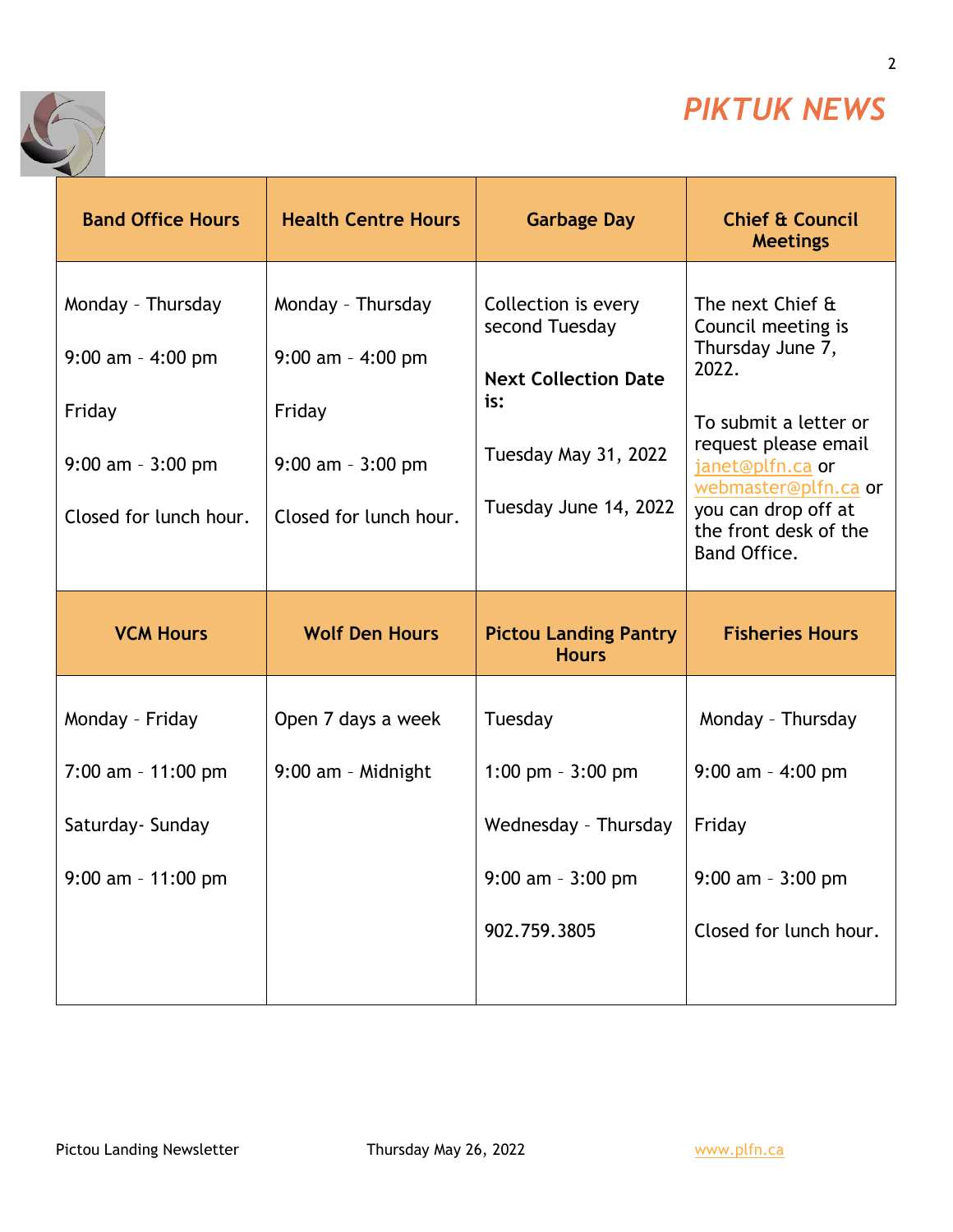## *Chief & Council Corner:*

Chief & Council meets on Thursday June 7, 2022. To submit a letter or request please email [janet@plfn.ca](mailto:janet@plfn.ca) or [webmaster@plfn.ca](mailto:webmaster@plfn.ca) or you can drop off at the front desk of the Band Office.

Some things to Note:

- The speed bumps have been installed again for the Spring and Summer months and new signage has been installed.
- Council had a presentation on the new bodycams that will be worn by the RCMP. Pictou Landing First Nation is part of the pilot project. There will be more information coming on this in September.
- The Mawio'mi is happening next weekend, June 3-5. Be sure to come down!



• Subdivision - During the next 3 weeks the road will be shaped and subgrade. June and July - water and sewer pipes will be installed. Working with Nova Scotia Power for installation of poles and power. Security will be hired after the road is done. Plan subdivision to be ready for September. We also started planning for housing funding (CMHC and ISC).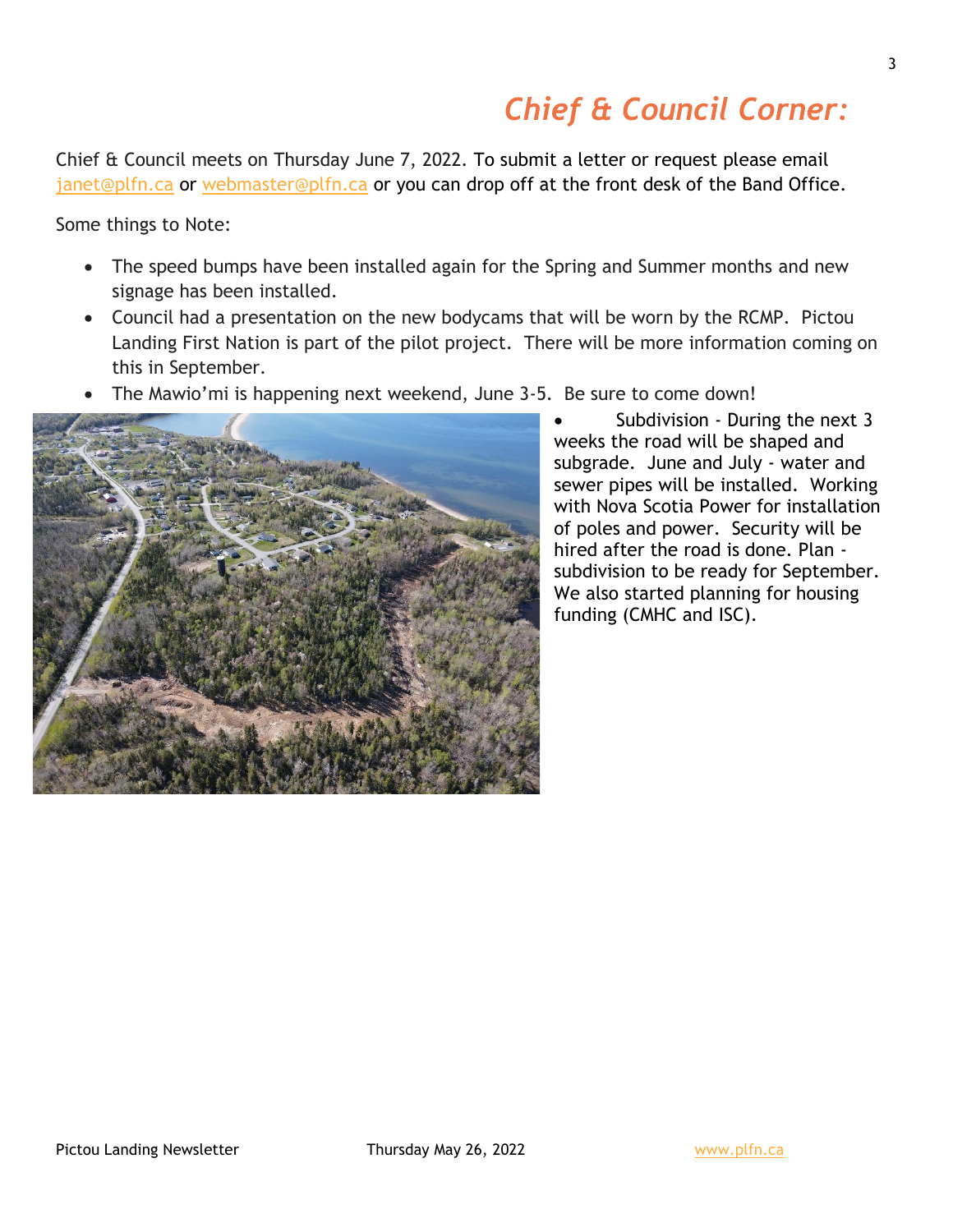#### Notice from MPAL:

Bikes for kids is up and running again!

If your child needs a bike, please let MPAL Cynthia Denny know and she will bring you a form to fill out. If you have a bike to donate, let her know and she can come grab it!

We helped lots of children in the community last year and this program was extremely successful.

Thank you, Pictou County Bikes for Kids, for this wonderful partnership and opportunity

|                                                     |                                                    |                                              | <b>JUNE2022</b>                                             |                                                     |                                                                          |                                                    |
|-----------------------------------------------------|----------------------------------------------------|----------------------------------------------|-------------------------------------------------------------|-----------------------------------------------------|--------------------------------------------------------------------------|----------------------------------------------------|
| SUN                                                 | <b>MON</b>                                         | <b>TUE</b>                                   | <b>WED</b>                                                  | <b>THU</b>                                          | <b>FRI</b>                                                               | <b>SAT</b>                                         |
|                                                     |                                                    |                                              | 0 <sub>1</sub>                                              | 02                                                  | 03                                                                       | 04                                                 |
|                                                     |                                                    |                                              | 8:30-10am<br>Open gym Walk                                  | 5-6:30pm<br>Volleyball<br>6:30-8:30pm<br>Basketball | 8:30-10am<br>Open Gym Walk<br>$7-9dm$<br>Badminton                       | 3-4pm Swim<br>(must register)                      |
| 05                                                  | 06                                                 | 07                                           | 08                                                          | 09                                                  | 10                                                                       | 11                                                 |
|                                                     | 8:30-10am<br>Open Gym Walk                         | 11-11:45am<br><b>Elders Balance</b><br>Class | <b>NO WALK</b><br><b>TODAY</b>                              | 5-6:30pm<br>Volleyball<br>6:30-8:30pm<br>Basketball | $8:30 - 10am$<br>Open Gym Walk<br>$7-9$ pm<br>Badminton                  | 3-4pm swim<br>(must register)<br>6-9pm Open<br>Gym |
| 12                                                  | 13                                                 | 14                                           | 15                                                          | 16                                                  | 17                                                                       | 18                                                 |
| $10-11$ am<br>TumbleBugs<br>3-4:30pm Ball<br>Hockey | 8:30-10am<br>Open Gym Walk                         | 11-10:45pm<br><b>Elders Balance</b><br>Class | 8:30-10am<br>Open Gym Walk                                  | 5-6:30pm<br>Volleyball<br>6:30-8:30pm<br>Basketball | 8:30-10am<br>Open Gym Walk<br><b>7pm Family</b><br><b>Dance!</b>         | 3-4pm Swim<br>(must register)<br>6-9pm Open<br>Gym |
| 19                                                  | 20                                                 | 21                                           | 22                                                          | 23                                                  | 24                                                                       | 25                                                 |
| 1-3pm Outdoor<br>Fun Play                           | 8:30-10am<br>Open Gym Walk                         |                                              | 8:30-10am<br>Open Gym Walk                                  | 5-6:30pm<br>Volleyball                              | $8:30-10am$<br>Open Gym Walk                                             | 3-4pm Swim<br>(must Register)                      |
| 3-4:30pm Ball<br>Hockey                             | 3-5 Summer<br>Games Reg.<br><b>Training centre</b> |                                              | 12-1pm Summer<br><b>Games Reg</b><br><b>Training Centre</b> | 6:30-8:30pm<br>Basketball                           | 2-4 Summer<br>games Reg.<br><b>Training Centre</b><br>7-9pm<br>Badminton | 6-9pm Open<br>Gym                                  |
| 26                                                  | 27                                                 | 28                                           | 29                                                          | 30                                                  | 31                                                                       |                                                    |
| $10-11$ am<br>Tumblebugs<br>3-4:30pm Ball<br>Hockey | 8:20-10am<br>Open Gym Walk                         |                                              | 8:30-10am<br>Open Gym Walk                                  | 5-6:30pm<br>Volleyball<br>6:30-8:30pm<br>Basketball | 8:30-10am<br>Open Gym Walk<br>$7-9pm$<br>Badminton                       |                                                    |

JUNE IS COMMUNITY BETTER CHALLENGE MONTH. If you have any questions and would like to register for an event, please contact Cynthia Denny at 902-616-2072, on Facebook, or through email Cynthia.d@plfn.ca. For every activity you or your child attend, you get your name put in for a chance to win a prize at the end of the month \*\*Main prize is a fitbit\*\* Walk and exercise on your own time to be put into the draw (Every km or 30 minutes of Physical Activity counts as an entry).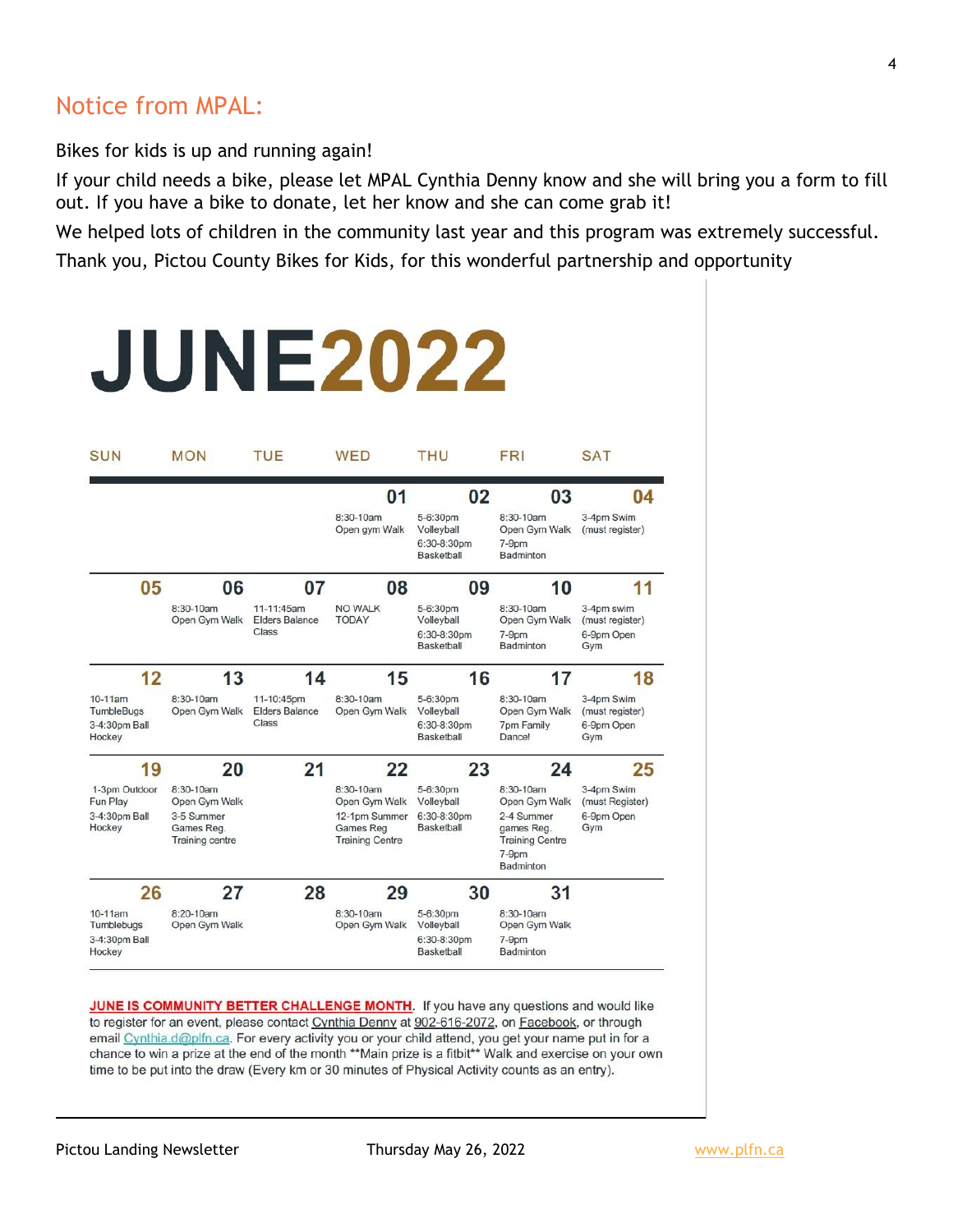#### Notice from the Health Centre:

The YMCA will be holding an Elders balance class every Tuesday morning from 11AM-noon in the Health Centre boardroom. Healthy snacks and water are provided. If you need proper footwear (sneakers) to be able to attend, you can reach out to Cynthia at (902) 616-2072.

#### Congratulations:

Congratulations to Jonathan on his award for the Small Business of the Year Award for his business **[Mi'kma'ki](https://www.facebook.com/Mikmaki-Strong-103005288217249/?__cft__%5b0%5d=AZXDIDyR0dwWsM4Zd2un5WbvzWwjS1zNzjR8LMEFINStFLFud23jY9wH2vfnORDet14vm-Os7pkRie48KPmxkjQ5-9-weRpwr_GJzOgKx4Eh-FBJOPGjoZ4_nTMjlWpMhC5Z0CqeXzogPthxEHoZee0R21UhNWbHcIRUqA3Cpc91UsaXwj6XGtVsEny2DyzJp4p0jInZJ5U81QJ_npDwjO7nzNpwsBN6eo0dHYixVpeTBg&__tn__=kK*F) Strong**. Wela'lin Jonathan for being such an inspiration to all of us!

Presenting Jonathan his award is Nicole Shaw with Nova Scotia Works Career Connections.



#### Maligomish Restoration Project!!